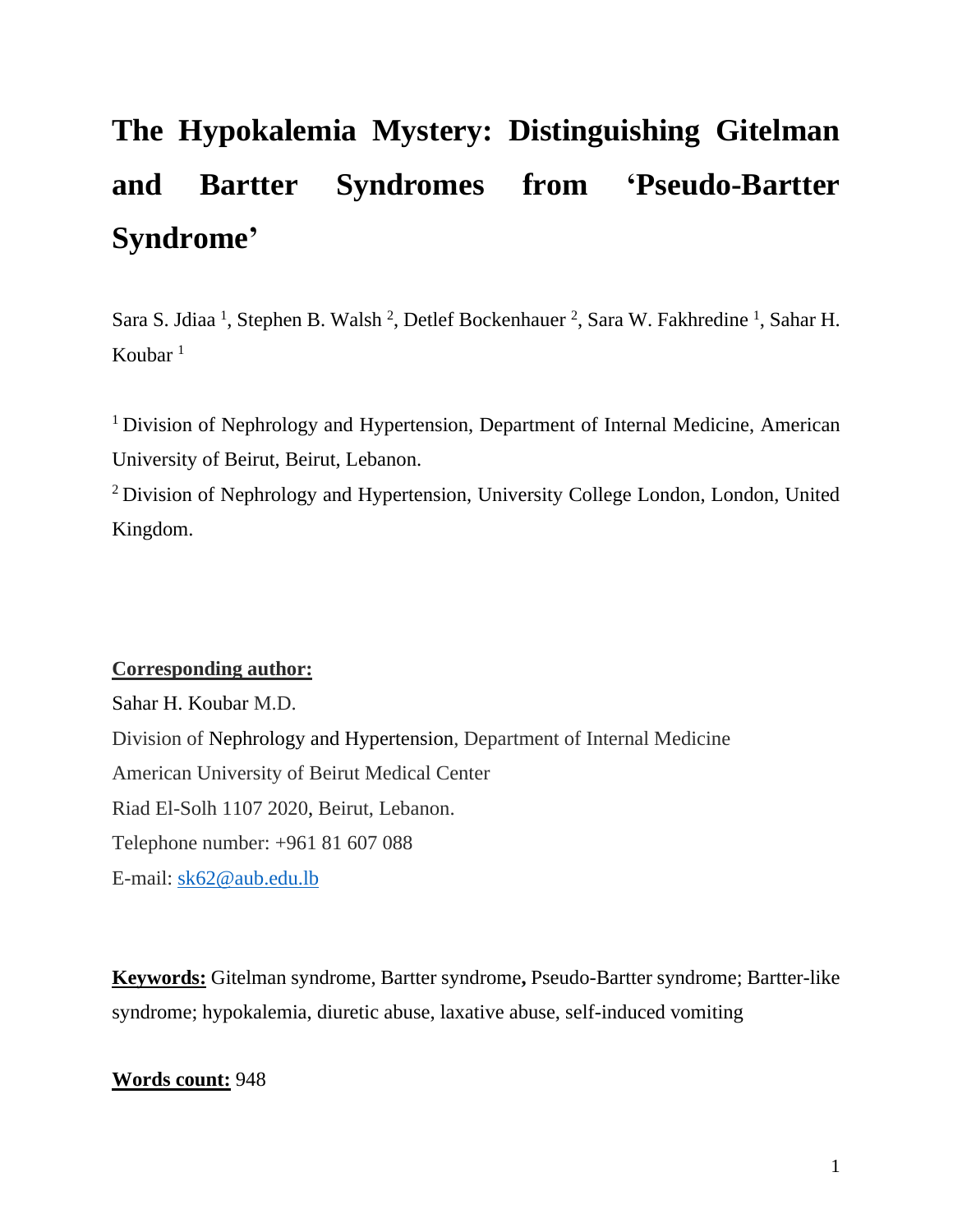Introduction:

 The Gitelman and Bartter Syndromes (GS and BS, respectively) are characterized by the constellation of hypokalemia, hypochloremia, metabolic alkalosis, hyper-reninemic hyperaldosteronism, low to normal blood pressure and juxtaglomerular apparatus hypertrophy. These are due to pathogenic variants in the genes that encode the thiazidesensitive sodium-chloride cotransporter NCC (*SLC12A3*) in the distal convoluted tubule or transporters involved in sodium chloride reabsorption in the loop of Henle. 'Pseudo-Bartter syndrome' (PBS) is caused by extra-renal or acquired renal salt losses and shares the same plasma electrolyte profile and acid-base disturbances, making the distinction from the genetic forms very challenging. PBS has various etiologies including diuretic and laxative abuse, self-induced vomiting and the side effects of some antimicrobials. Additionally, congenital chloride diarrhea, cystic fibrosis, Pendred syndrome and chloride deficient diet can manifest as PBS (1).

 In this review, we focus on factitious PBS secondary to diuretic abuse, laxative abuse or self-induced vomiting, whereby we point out some clinical and laboratory clues to help clinicians make the correct diagnosis.

## Patient's characteristics and clinical features of factitious PBS

 Concealed diuretic abuse, laxative abuse and self-induced vomiting are the most common causes of PBS in adults. They are typically seen in women preoccupied with their body image and in patients with psychiatric eating disorders that include purging (2). Reported motives include slimming, edema, bloating, premenstrual symptoms and persistent constipation (3).

 The ability of some patients to obscure their abuse or self-induced vomiting can make the diagnosis of factitious PBS challenging. There are reports of patients who misled their physicians and agreed to undergo invasive diagnostic procedures like kidney biopsy, renal arteriography and renal vein catheterization for assessment of differential renin secretion before a diagnosis of diuretics or laxative abuse was made (4). Interestingly, the severe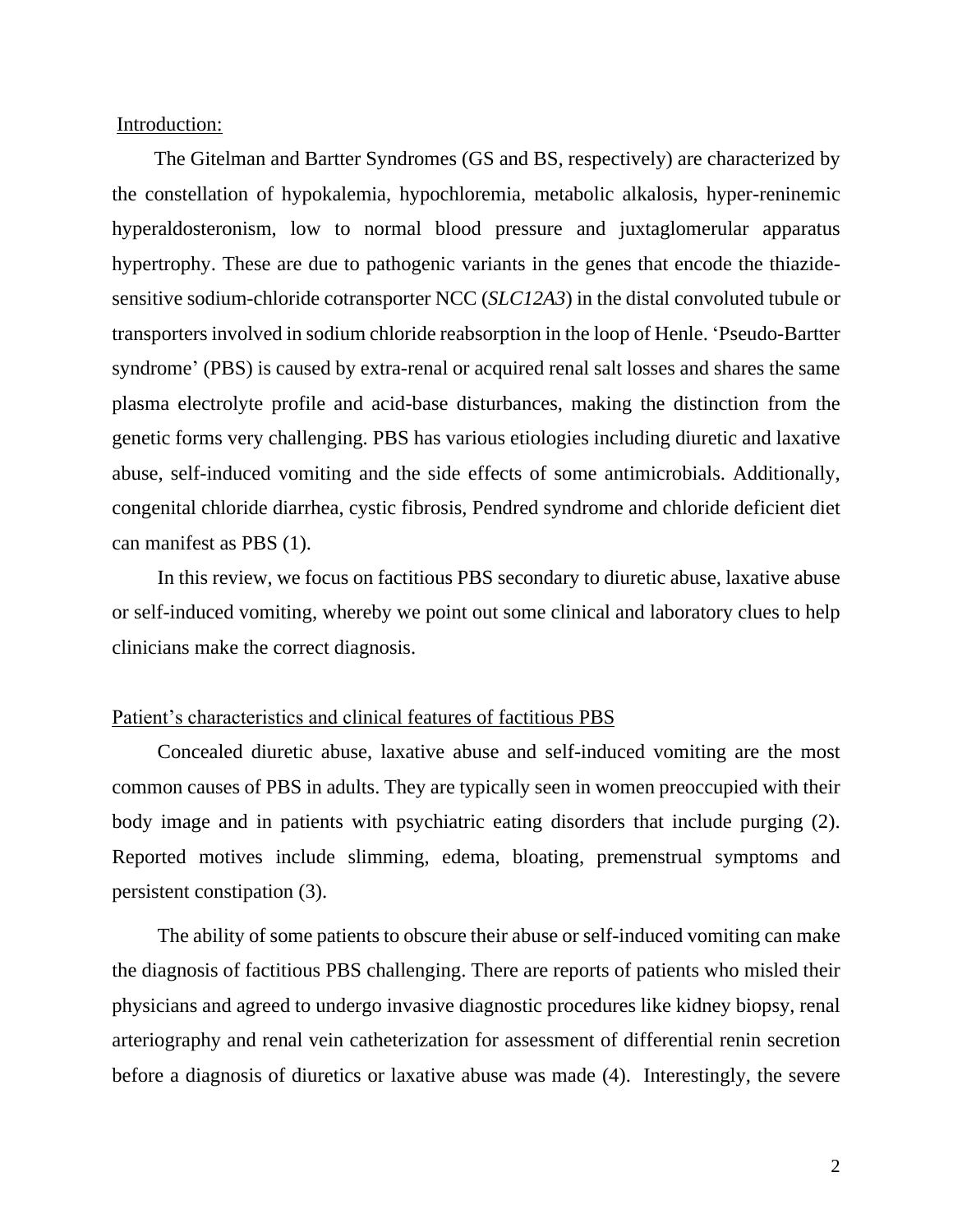and even life-threating symptoms associated with hypokalemia and volume contraction sometimes may not stop these patients from continuing their dangerous purging behavior. Some of them tend to continue purgative habits despite having weakness, cramps, dizziness, polyuria and paralysis (5). Therefore, it is important to raise the differential of factitious PBS in patients with mysterious hypokalemia even if they deny any of the aforementioned behaviors.

## Laboratory data of PBS secondary to diuretic abuse:

 Urine sodium, potassium and chloride are usually high under the effect of recent diuretic intake and low after remote use. Indeed, the variability in urine sodium, potassium and chloride values should raise suspicion of PBS. A positive diuretic screen is diagnostic; however, a negative diuretic screen does not always rule out its abuse as the diuretic intake may be intermittent. Therefore, repeating the urinary screen is warranted when the diagnosis of factitious PBS is suspected. A concomitant measurement of the urinary fractional excretion of chloride ( $FE<sub>Cl</sub>$ ) can help interpret results of a diuretics screen: a negative screen in a sample with low urine chloride can be due to the absence of recent diuretic ingestion, while a negative screen associated with a high urine chloride ( $FE<sub>Cl</sub>$ ) 0.5%) favors a diagnosis of BS (3).

 Nephrocalcinosis, secondary to hypercalciuria and hypokalemia-induced hypocitraturia, can be seen in both BS and loop diuretic abuse. However, one differentiating feature between the two is the variable urinary calcium excretion which points towards intermittent loop diuretic ingestion rather than BS. The development of nephrocalcinosis in PBS patients is a sign of long-term intake of large doses of loop diuretics (6).

#### Laboratory data of PBS secondary to laxative abuse:

 Patients abusing laxatives develop hypokalemia because of the high content of potassium in the lower gastrointestinal tract. Urinary potassium is high in these patients as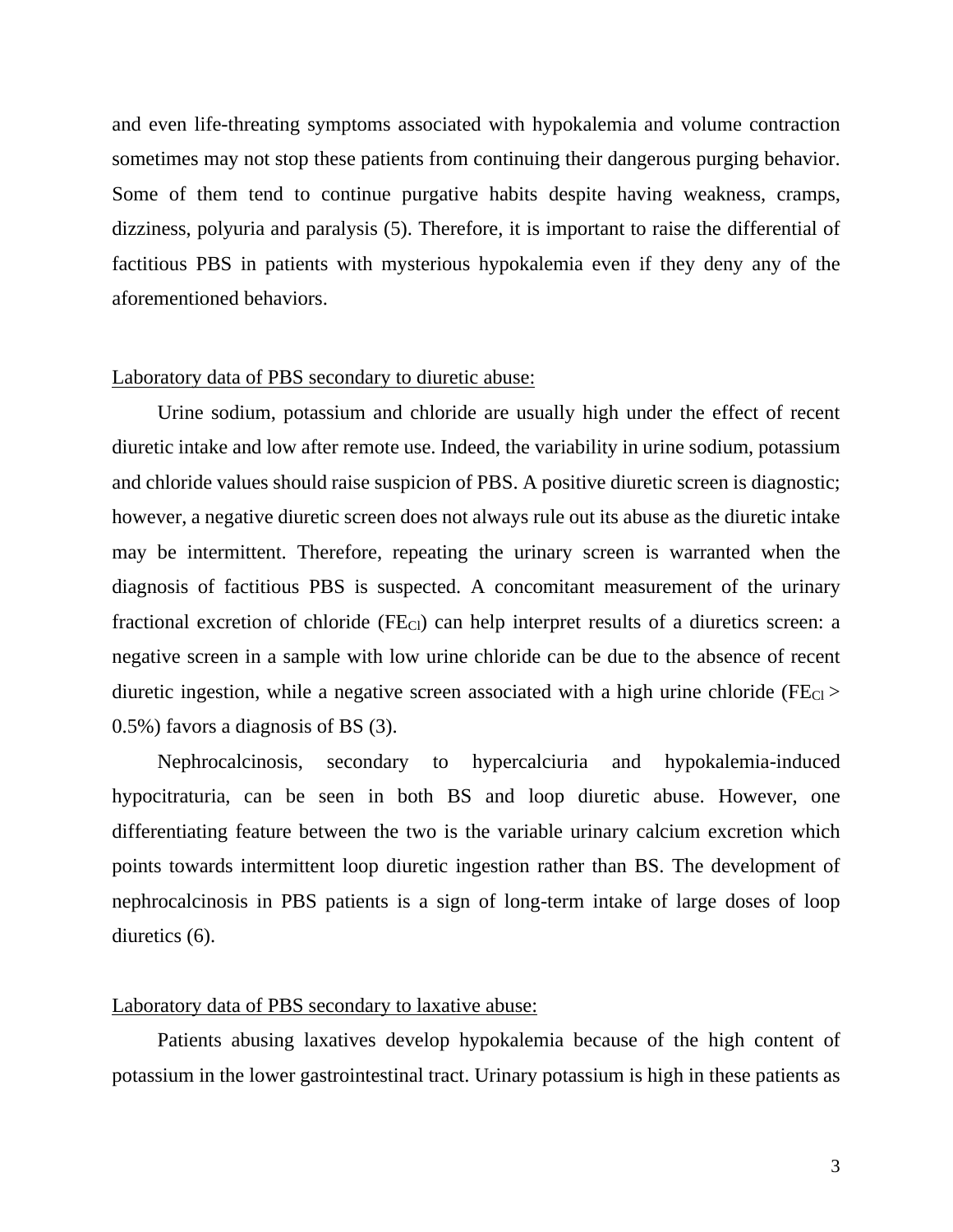a result of secondary hyperaldosteronism. Urinary sodium and chloride are typically low. Similar to diuretics, the intermittent intake of laxatives may lead to a negative screen result. Another diagnostic limitation is the unavailability of screening tests for all types of laxatives. Hypermagnesemia, when present, may be a clue to the abuse of magnesiumcontaining laxatives (7).

## Laboratory data of PBS secondary to self-induced vomiting:

 The pathophysiology of hypokalemia in vomiting is considered to be secondary to renal losses rather than direct gastrointestinal losses. The low potassium content in the gastric fluid (5 to 10 mEq/L) only contributes to a small proportion of potassium wasting in vomiting. Increased gastric acid secretion causes high bicarbonate generation with subsequent increase in the glomerular filtration of the bicarbonate load and its distal tubular delivery with an obligatory sodium load. This, coupled with hypovolemia-induced secondary hyperaldosteronism, causes urinary potassium wasting and thus explains the high urinary potassium in vomiting (8). The metabolic alkalosis in vomiting can be very severe with serum bicarbonate values exceeding 45 mmol/L.

While urinary chloride is typically low in self-induced vomiting, urinary sodium can be low if the event is remote or high if recent. The high urinary sodium seen with recent vomiting likely reflects metabolic alkalosis and increased NaHCO<sub>3</sub> urinary losses. Table 1 summarizes the serum and urine electrolyte differences between the three entities.

## Kidney disease risk in PBS:

PBS secondary to diuretics, laxative abuse and self-induced vomiting is a risk factor for the development of chronic kidney disease. Deterioration of kidney function was initially thought to be secondary to chronic hypokalemia and thus is known as hypokalemic nephropathy. However, recent studies suggest that it may rather be a consequence of hyperaldosteronism. Histologically, this entity manifests as proximal tubular intracytoplasmic vacuolization with chronic interstitial nephritis and fibrosis (9).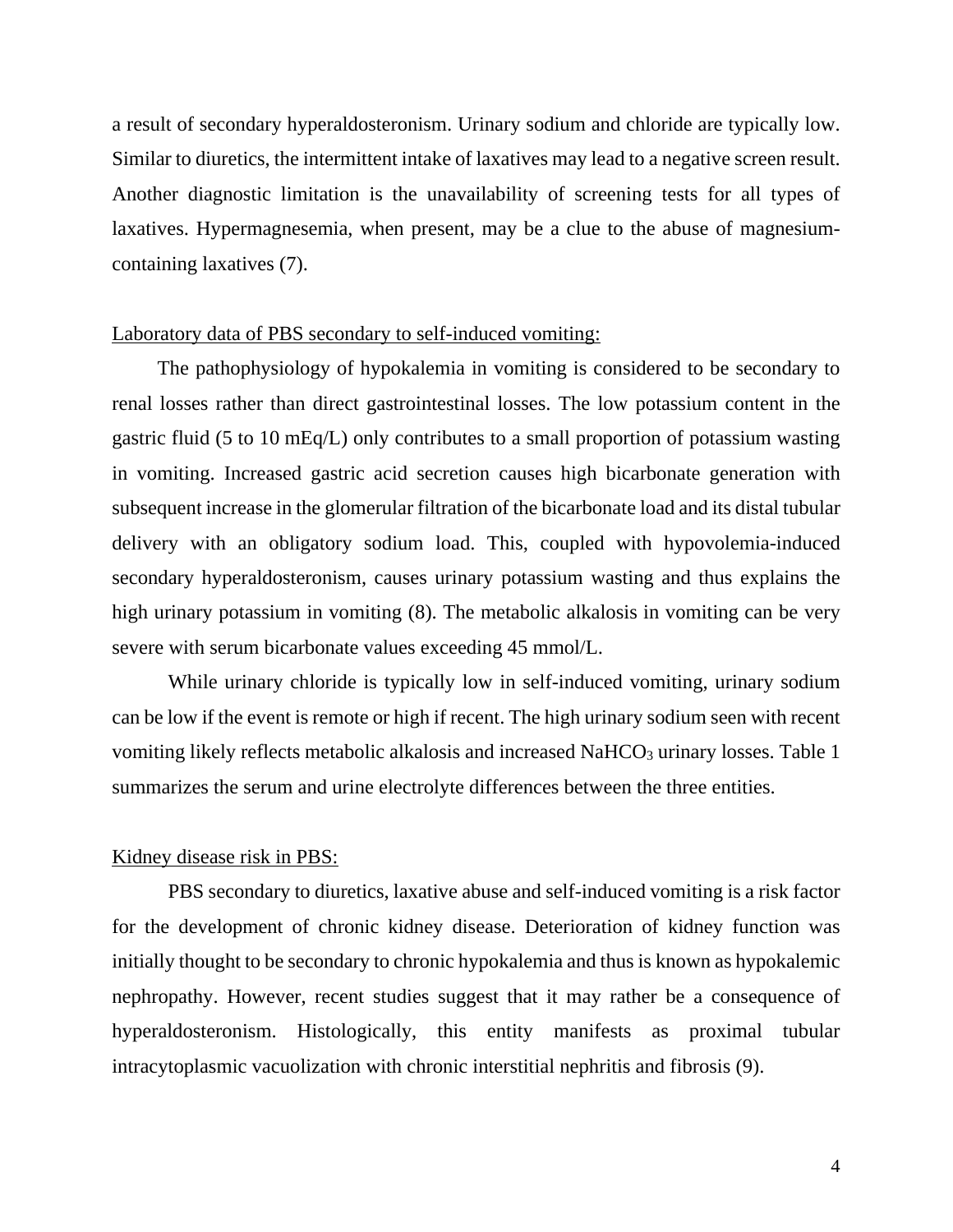# Conclusion:

 Unexplained hypokalemia should always raise suspicion for aof factitious PBS even when the patient denies any diuretic or laxative misuse. Paying careful attention to the clinical and laboratory pieces of evidence when solving the puzzle of mysterious hypokalemia is crucial for making the correct diagnosis of factitious PBS and instigating appropriate treatment. Psychiatric evaluation and management are essential for treatment success and long-term purging cessation.

**Disclosures:** The authors declared no relevant conflicts of interest.

**Acknowledgments:** The authors received no financial support.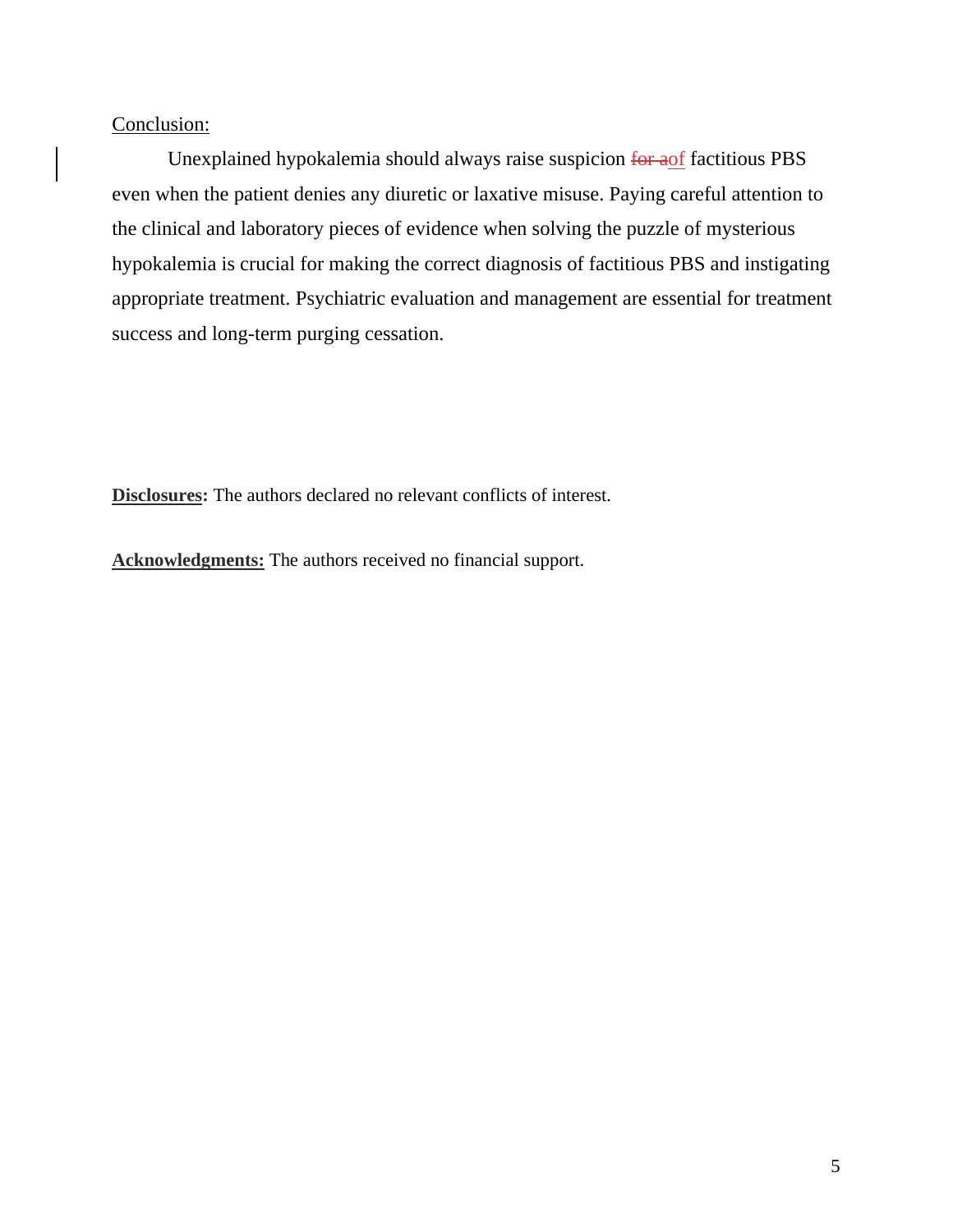# References:

1. Najafi M, Kordi-Tamandani DM, Behjati F, Sadeghi-Bojd S, Bakey Z, Karimiani EG, et al. Mimicry and well known genetic friends: molecular diagnosis in an Iranian cohort of suspected Bartter syndrome and proposition of an algorithm for clinical differential diagnosis. Orphanet journal of rare diseases. 2019;14(1):41.

2. Mira M, Stewart PM, Vizzard J, Abraham S. Biochemical abnormalities in anorexia nervosa and bulimia. Annals of clinical biochemistry. 1987;24 ( Pt 1):29-35.

3. Reimann D, Gross P. Chronic, diagnosis-resistant hypokalaemia. Nephrology, dialysis, transplantation : official publication of the European Dialysis and Transplant Association - European Renal Association. 1999;14(12):2957-61.

4. Katz FH, Eckert RC, Gebott MD. Hypokalemia caused by surreptitious selfadministration of diuretics. Annals of internal medicine. 1972;76(1):85-90.

5. Cawley DT, Curtin PT, McCabe JP. Hypokalaemic paralysis secondary to thiazide diuretic abuse: an unexpected outcome for cauda equina syndrome. Evidence-based spine-care journal. 2011;2(4):51-3.

6. Kim YG, Kim B, Kim MK, Chung SJ, Han HJ, Ryu JA, et al. Medullary nephrocalcinosis associated with long-term furosemide abuse in adults. Nephrology, dialysis, transplantation : official publication of the European Dialysis and Transplant Association - European Renal Association. 2001;16(12):2303-9.

7. Castelbaum AR, Donofrio PD, Walker FO, Troost BT. Laxative abuse causing hypermagnesemia, quadriparesis, and neuromuscular junction defect. Neurology. 1989;39(5):746-7.

8. Alexandridis G, Elisaf M. Renal potassium handling in a patient with surreptitious vomiting. Nephrology Dialysis Transplantation. 2001;16(11):2275-.

9. Walsh SB, Unwin E, Vargas-Poussou R, Houillier P, Unwin R. Does hypokalaemia cause nephropathy? An observational study of renal function in patients with Bartter or Gitelman syndrome. QJM : monthly journal of the Association of Physicians. 2011;104(11):939-44.

10. Oster JR, Materson BJ, Rogers AI. Laxative abuse syndrome. The American journal of gastroenterology. 1980;74(5):451-8.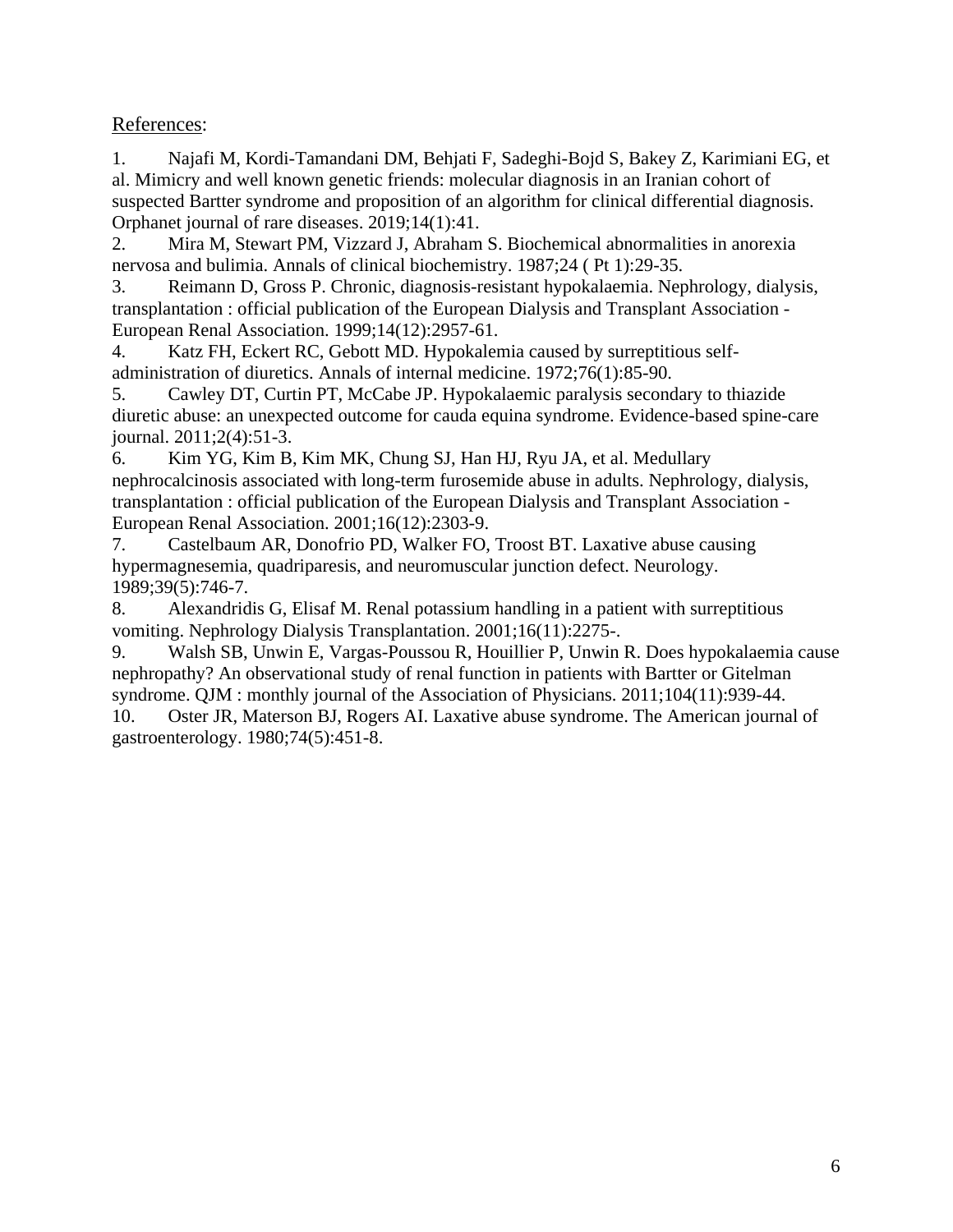|                                        | <b>Serum K</b> | <b>Serum Co2</b>  | <b>Urine Na</b>                                                                  | <b>Urine K</b>                                                                   | <b>Urine Cl</b>                                                                  |
|----------------------------------------|----------------|-------------------|----------------------------------------------------------------------------------|----------------------------------------------------------------------------------|----------------------------------------------------------------------------------|
| <b>Bartter</b><br><b>Syndrome</b>      | Low            | High <sup>†</sup> | High                                                                             | High                                                                             | High                                                                             |
| <b>Diuretic abuse</b>                  | Low            | High <sup>†</sup> | High under the<br>effect<br>of<br>diuretics<br>Low<br>when<br>effect<br>diuretic | High under the<br>effect<br>of<br>diuretics<br>Low<br>when<br>effect<br>diuretic | High under the<br>effect<br>of<br>diuretics<br>Low<br>when<br>effect<br>diuretic |
| <b>Laxative abuse</b>                  | Low            | High <sup>†</sup> | weans off<br>Low                                                                 | weans off<br>High                                                                | weans off<br>Low                                                                 |
| <b>Self-induced</b><br><b>Vomiting</b> | Low            | High <sup>†</sup> | High in recent<br>vomiting<br>Low in remote<br>vomiting                          | High                                                                             | Low                                                                              |

Table 1: Serum and urine laboratory values in Bartter Syndrome and Pseudo-Bartter Syndrome secondary to diuretic abuse, laxative abuse and self-induced vomiting \* .

\*The electrolyte and acid-base disturbances are more complex when a combination of these entities is present.

† Hypokalemia contributes to metabolic alkalosis through increasing intracellular shift of hydrogen ions, enhancing tubular generation and excretion of ammonium and stimulating the distal tubule H<sup>+</sup>-K<sup>+</sup>-ATPase pump which excretes hydrogen ions in exchange for potassium.